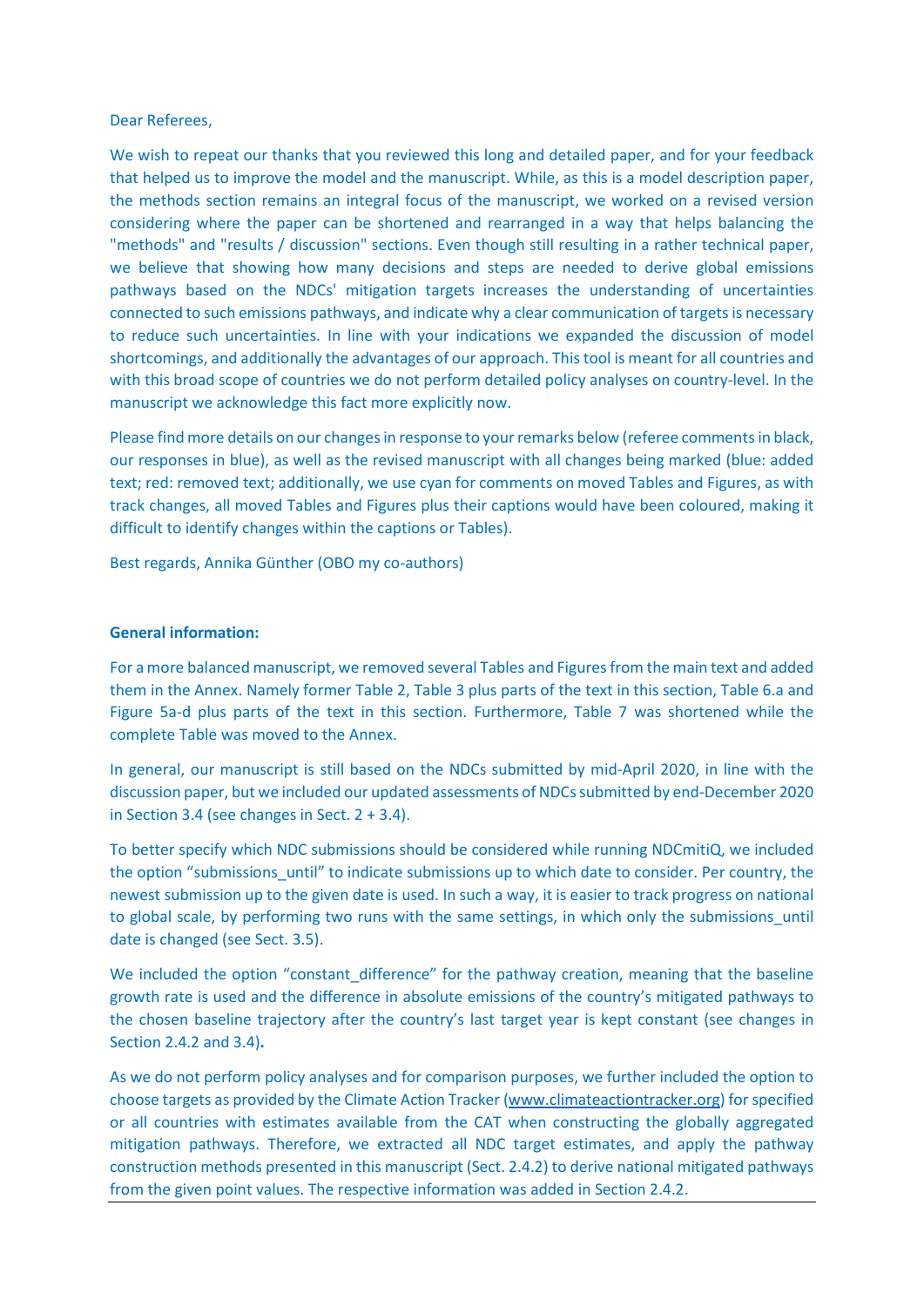## CEC1

Dear authors,

In the next step of the review process, please be sure that you include in the Code availability section the DOI and link to the Zenodo web page containing the code of the model.

Also, the statement on your use of GitHub is irrelevant and can lead to confusion. Please remove this sentence 'We use a GitHub repository to work on the Python-based tool to quantify GHG mitigation targets and emissions pathways NDCmitiQ (https://github.com/AnnGuenther/ndc\_quantifications.git).'

Many thanks,

Juan A. Añel

Geosc. Mod. Dev. Executive Editor

Dear Editor, thank you for these comments, we changed the manuscript accordingly.

## RC1

Dear Referee 1 (RC1), we very much appreciate your detailed comments regarding the NDCmitiQ methodologies and also its shortcomings. Your comments helped us to perform changes in the tool, and to extend the paper's discussion section. Please find more details below.

This is an interesting analysis on an uncertainty analysis for the impact of the uncertainties related to the INDCs on the global emission levels. It includes many detailed analysis and insights, which are well described. The work is highly relevant and interesting, and also the tool looks promising. The paper itself is rather detailed and lengthy, and in my view reads more as a technical report, than a journal paper.

However, I see some short-comings, which in my view can highly influence the resulting global emissions projections. Unfortunately the results of some main emitting countries, such as China and India are not included in the paper, so I could not check the projections.

In general the NDC emissions projections differ across studies mainly due to a couple of important factors.

For a more balanced version of the paper, we moved several Tables and Figure and parts of the text to the Annex. Nevertheless, as this is a model description paper and we want to show how difficult it is to quantify the mitigation targets and how many assumptions can be needed during the process, we decided against removing large parts of the content from the main text.

Our estimates for India are included in the manuscript (Section 3.3), though not for China, for which results can be accessed at https://doi.org/10.5281/zenodo.4744655 (together with all remaining quantification results).

1/ The authors assumed in their calculations that the NDC targets of China and India is calculated in terms of carbon intensity improvement. They mention: "Similar to Benveniste et al. (2018), targets for fossil fuel shares are not included in NDCmitiQ, and the non-fossil fuel targets the large emitters China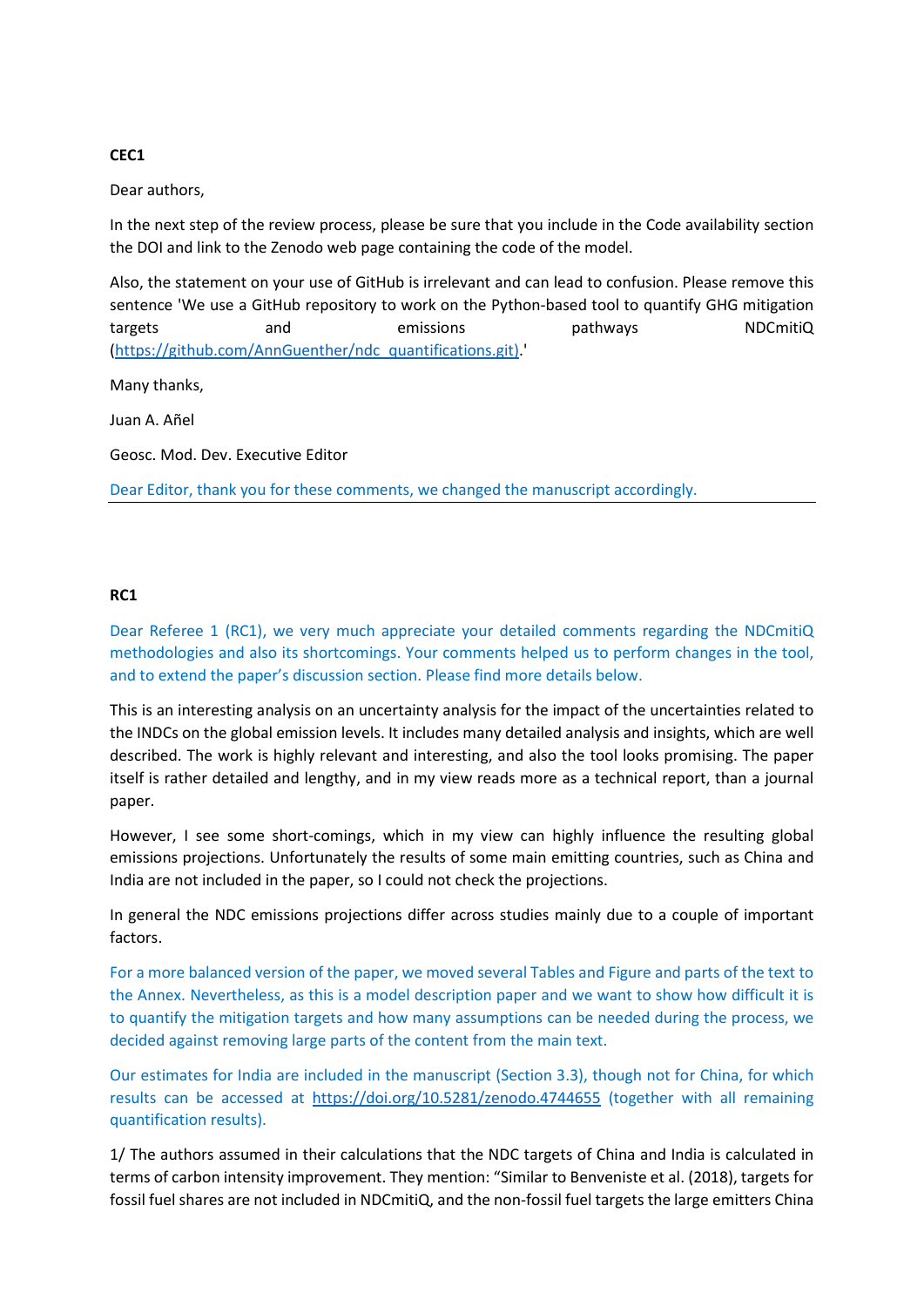and India stated additionally to emissions intensity targets are not quantified.". The NDC of China also includes (i) the target to peak CO2 emissions by 2030 at the latest, (ii) increase the share of non-fossil energy carriers of the total primary energy supply to around 20% by that time, and (iii) increase its forest stock volume by 4.5 billion cubic metrics, compared to 2005 levels. In fact the factor (i) and (ii) are more important for the final 2030 emissions than the intensity target, as factor (i) and (ii) are the dominant factor. See literature around this issue from climate action tracker, but also UNEP Gap rapport, etc.. This also holds for India, since the NDC target of India also includes (i) to increase the share of non-fossil based power generation capacity to 40% of installed electric power capacity by 2030 (equivalent to 26–30% of generation in 2030), and (ii) to create an additional (cumulative) carbon sink of 2.5-3 GtCO2e through additional forest and tree cover by 2030.

For the calculation of the impact of the NDC for China and India the authors need to account for the factors (i) and (ii) for China and (i) for India, and this highly affects the outcomes, as these factors are more dominant than changes in the GDP. Accounting for these interactions in the calculations would significantly change the result of the analysis, and the impact of the uncertainties in the GDP projections would be much less.

This is not easy, as you need to account for energy model calculations, and since the authors have used different model projections for the SSP scenarios, and the authors may not have access to all energy calculations, I foresee a difficult issue here how to improve the analysis. However, I think this issue needs to be addressed, as the current analysis overestimates the impact of uncertainties on the projections, and it leads to rather high NDC emissions projections.

The authors refer to Benveniste et al., but this study is an outlier in the range of NDC studies, mainly due to the high emissions projection of China. Benveniste et al also do not include current policies and all NDC targets.

Unfortunately I could not find any details on the NDC emissions projection of China, so I could not check this.

You raise very interesting points, which are indeed very challenging. Our tool has the limits you described and does not account for energy model calculations. Such detailed assessments are outside the scope of NDCmitiQ. The model is intended to perform a broad analysis across multiple countries and other institutes are more focussed on tailoring the approach to individual countries. Each approach has its strength and weaknesses, and NDCmitiQ adds capabilities to the suite of analyses available. In order for us to include energy model calculations, we would need to have data available on country-level, and matching to the chosen baselines (SSPs), which are not available in the SSP database. For the emissions factors we would only have default values from the IPCC reporting guidelines but more importantly there is a lack of available energy mix data for the SSPs. It might be feasible for us to derive rough estimates of countries' energy targets. Even when considering the CMIP6 data with more regions and higher sectoral detail available, with which estimates might therefore be feasible, we do not currently plan to extend NDCmitiQ in such a way. We included a statement regarding these issues in the discussion section (Sect. 4). To provide these rather rough estimates which would nevertheless imply a lot of additional work is outside the scope of our tool.

Following your comments, we added the option to use pre-calculated NDC assessments for individual or all countries (for which data are available) based on the targets provided by the Climate Action Tracker, who do consider China's and India's energy-related targets.

As noted above, for China our quantification results can be accessed at https://doi.org/10.5281/zenodo.4744655. Additionally, as mentioned in the manuscript, we do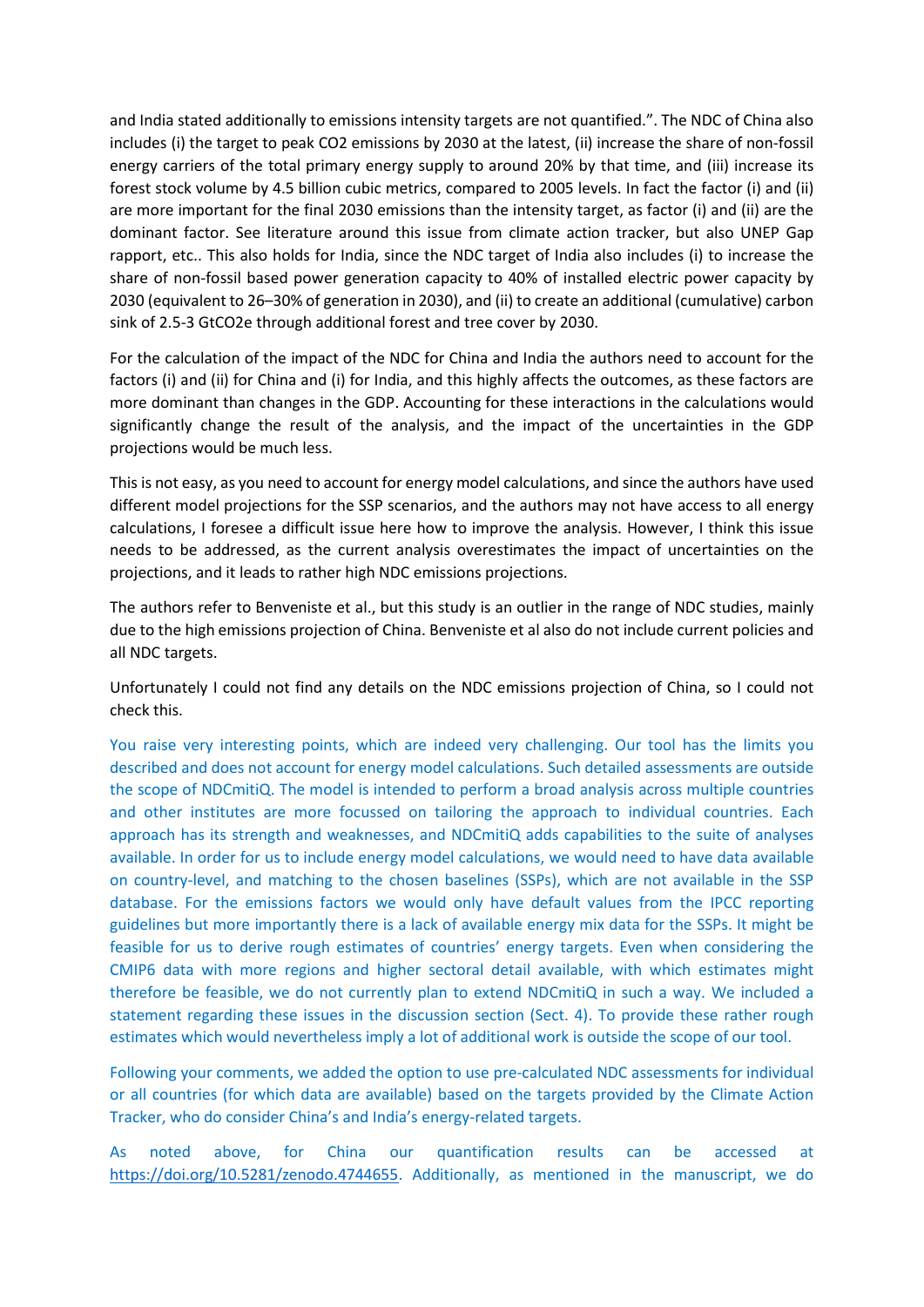consider if a country indicated an emissions peak (see Sect. 2.1 and 2.4.2), and added this information regarding China's target more explicitly now.

2/ I would also recommend that the authors use as a starting point a current policies scenario, and not the SSP no policy scenario. Some SSP scenarios do not include impact of current policies that are adopted after 2005 or 2010, and these scenarios are rather hypothetical scenarios, and not very realistic. As mentioned above, you can better account for the current policies in the NDC calculations for India and China, but also for many other countries.

Some SSP scenario lead to very high short-term emissions, which are highly criticized in the literature, see: Hausfather, Zeke, and Glen P. Peters. "RCP8. 5 is a problematic scenario for near-term emissions." Proceedings of the National Academy of Sciences 117.45 (2020): 27791-27792.

The intention behind NDCmitiQ is not to quantify what is happening / will actually happen, for which we would need to perform policy based assessments and better consider current policy scenarios instead of the SSP baseline projections, but to estimate what would happen based on what is said in the NDCs and provide a plausible emissions range. As this often results in uncertain estimates and emissions ranges, we consider the SSP baseline projections as adequate options, which do include different levels of policies. In a future setup, we will consider to include available scenarios that consider more recent policies to assess their implications on the quantification results. As NDCs are often stated against counter factual no-policy baselines the use of current policy scenarios can overestimate the mitigation for these NDCs.

RCP8.5 is at the upper edge of high emissions scenarios without mitigation measures, and has been criticised in recent years not to represent near-term emissions, and for its use as a baseline projection in comparison to lower RCPs used as mitigation scenarios. We here use the SSP5 marker scenario as one baseline option for target quantifications. As pointed out by Hausfather and Peters (2020), "The SSPs – which are being used by researchers going forward – show that the SSP4-6.0 and SSP2-4.5 scenarios agree much better with near-term cumulative emissions than the SSP5-8.5 scenario". For the median estimates of global mitigated emissions presented in Section 3.4, we only included SSP1- 4, which is in line with the critique for RCP8.5 and SSP5 which comes closer to RCP8.5 than SSP1-4. In Section 3.4, we included a clarifying statement.

3/ How does this study include surplus emissions? The global NDC emissions projections from various NDC studies excludes the impact of surpluses, so if the current policies projection for a country is below the NDC target, the NDC emissions projection is equal to the current policies scenario. This has a large impact on the global emissions projections, in the order of 2-3 GtCO2e. This issue is not only relevant for India, China, Turkey, which overachieve their NDC target, but also for some countries with lower emissions projections. For me, it is not fully clear how the authors includes this impact, and in my view, it would lower the global NDC emissions projections, in particular if the analysis uses as a starting point current policies scenarios.

In the setup presented in the discussion paper, we did not really consider this fact. The given or calculated target emissions are used for a country, even if the target lies above the assumed baseline for un-/conditional cases. However, as it is indeed a very interesting point, we updated the tool with the option to use the baseline emissions in case the target lies above the baseline. Comparing the default setting with such a quantification enables us to roughly estimate surplus emissions (Sect. 2.4.2 + 3.4).

4/ Land use emissions. I agree that it is very challenging to include LULUCF in the projections, but it is an important source of uncertainty that needs some discussions. I noticed the -2.1 GtCO2 estimate, which seems rather low compared to the analysis of the LULUCF inventory data by Grassi et al. (2017;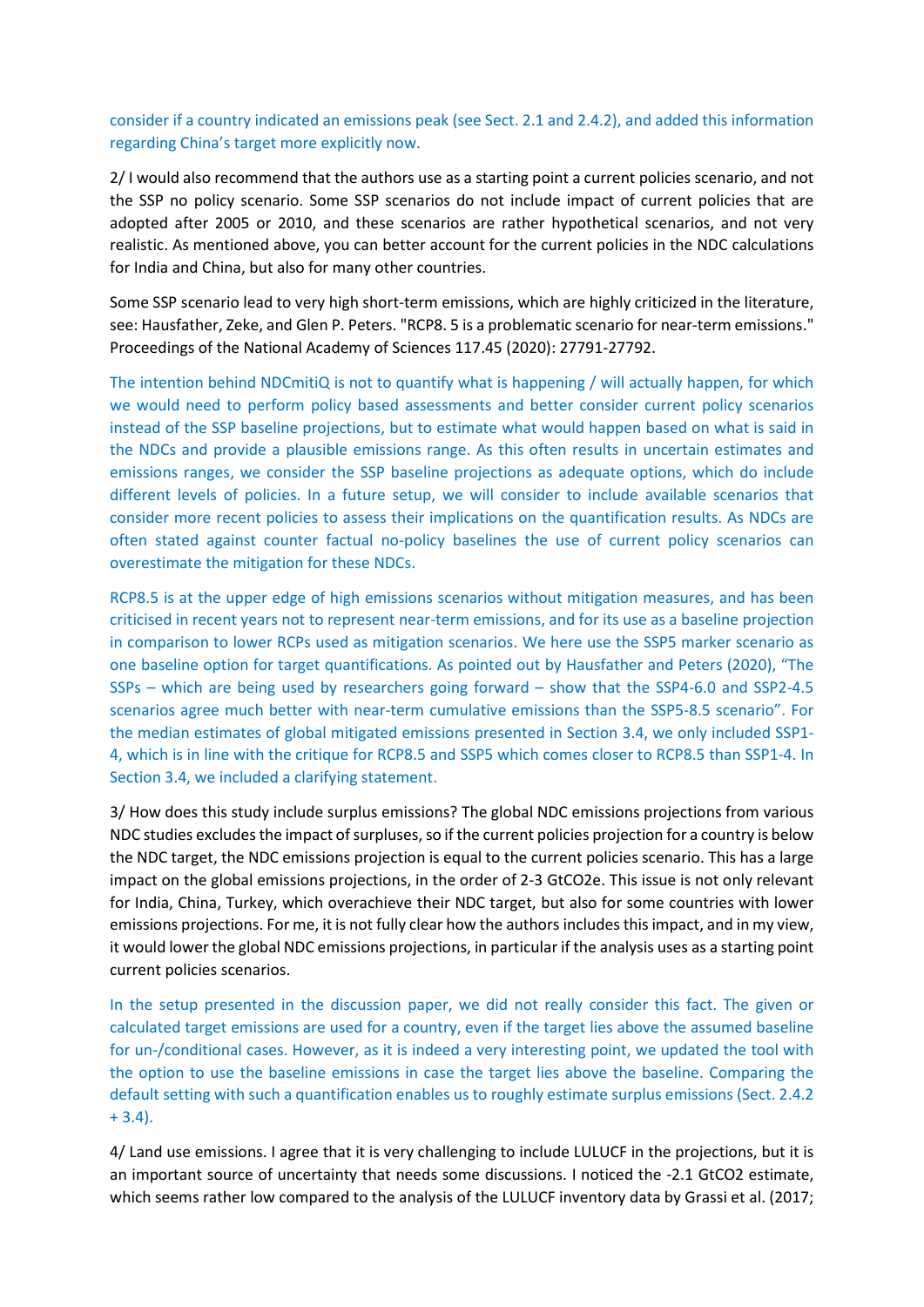2018) in Nature Climate Change, which discusses the impact of the LULUCF data in the NDC emissions projections in much detail. Can you explain why your estimate falls outside the range presented by Grassi et al..

We agree that LULUCF is a very difficult aspect of NDCs and mitigation targets. LULUCF emissions and removals are difficult to measure, report and check. Grassi et al. (2017) estimated the land use and forests' net anthropogenic source for 1990-2010 to be 1.3+/-1.1 GtCO2eq/yr (using historical data from UNFCCC ((I)NDCs, 2015 GHG inventories, National Communications); other official countries' documents; and finally FAO-based data sets), which is indeed higher than our estimates - unless prioritising FAO data.

We updated the LULUCF table to a Figure showing the ranges from 1990-1999, 2000-2009, 2010-2017, and the projected estimates, rather than annual values for 1990, 2010, 2017, and 2030. As we are looking at a global scale but not all data sources include data for all countries, we chose a prioritisation order of data sources to choose the country-level data from. In our setting, the default prioritisation order is CRF2019, CRF2018, BUR3IPCC2006I, BUR2IPCC2006I, BUR1IPCC2006I, UNFCCC2019BI, and FAO2019BI. To get a better understanding of the range of available values, we assessed all possible combinations of these data sources as source prioritisation orders, and the results are included in the updated manuscript. Here, one has to keep in mind that this results in a certain bias, as for example FAO, which is at the upper edge of estimates, only appears as data source once and therefore has less weight in the data source permutations, while the country-reported data are at the lower edge and have a higher weight in this assessment.

We conducted further analyses to understand the differences between our and Grassis's estimates. Even though we could not find a clear methodological explanation for the discrepancies, we see changes in total sums for different data versions of a data source. For CRF; UNFCCC, and FAO, we compared data versions from different years (see Fig. 1 below), with linear inter- and extrapolation as described in the manuscript applied before aggregating the available country-level data. We only sum data from countries which are available in each version of a data source, respectively. Not all data sources cover the same period of time, and the extrapolation is based on the mean over 2010-2017 or the last available value if none are available in 2010-2017. While for CRF the newest considered version (CRF2019) mostly has the lowest values (strongest sink), for FAO the newest considered version (FAO2019) mostly has the highest values (strongest source), compared to the previous versions, respectively. Therefore, the fact that Grassi et al. (2017, 2018) use older data versions than we use in our manuscript can explain some discrepancies in the global emissions estimates.



Figure 1: Kyoto GHG LULUCF emissions from different data sources and versions. Per data source (CRF, UNFCCC, FAO), country-level data aggregates from all countries for which data are provided in all versions, respectively (noted above each panel). The given categorisation name "IPCMLULUCF"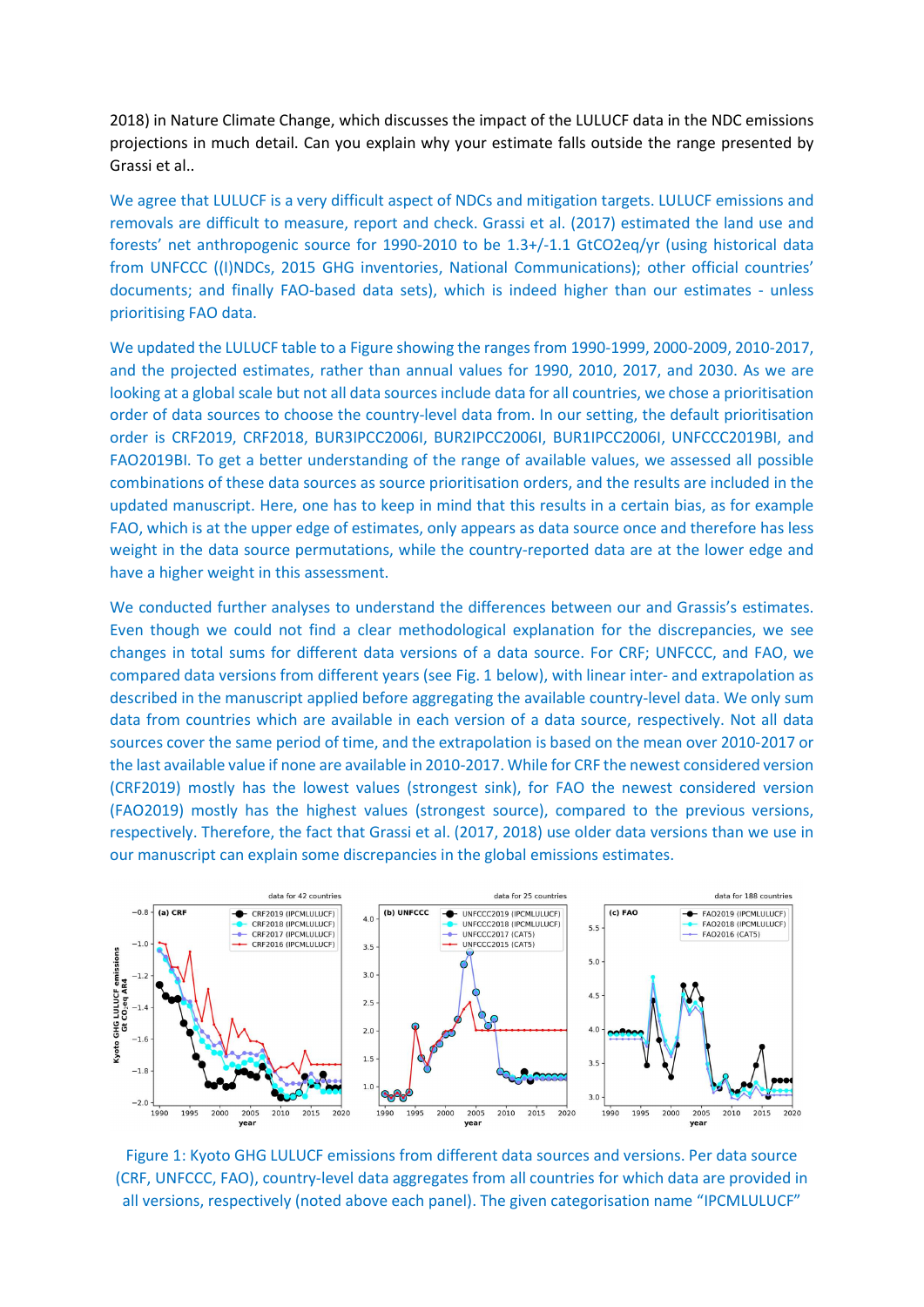# follows the IPCC 2006 categories and Jeffery et al. (2018, https://doi.org/10.5194/essd-10-1427- 2018), while "CAT5" follows the IPCC 1996 categorisation.

Detailed comments:

Line 246: JRC? Why do you refer to JRC?

We changed the citation to IPCC AR5 WG3 Chapter 11, where these difficulties are stated as well.

# RC2

Dear Referee 2 (RC2), we want to thank you very much for taking the time to give us feedback on the presented manuscript. Below, we address your comments.

The manuscript presents in a nice and comprehensive way substantial amount of work the authors completed to develop the tool, which includes several layers and steps to ensure the quality of the tool and the results. This tool is of high scientific relevance, considering the need to monitor and quantify progression overtime of global ambitions in climate change mitigation efforts, and given its openaccess nature, it could become a very important modelling resource for researchers dealing with global emissions modelling. However, in its current form, the manuscripts focuses disproportionately on the methods and could be improved with a more balanced version that increases the weight and importance of the results and discussion sections.

For a more balanced version of the paper we moved several Tables and Figure and parts of the text to the Annex (details to be found above and in the marked down revised manuscript). We submitted the manuscript to GMD as we think that the journal gives us the opportunity for such a detailed model description, in combination with some results and discussions. We intended to show how difficult it is to quantify the mitigation targets and how many assumptions can be needed during the process, and therefore decided against removing large parts of the content from the main text.

Regarding the aim, relevance and reach of the manuscript and tool, I think the authors should limit more explicitly the audience to research and modelling community and be more concrete about the potential applications of the tool, which mostly relate to comparing on an equal basis mitigation pledges overtime and monitoring progress towards global mitigation ambition. Also the shortcomings of the tool, in particular for interested stakeholders should be mentioned more explicitly. For instance, while many stakeholders interested in tracking and monitoring mitigation ambition can be interested in keeping specific countries accountable on their mitigation targets, the applicability of the tool for this purpose is limited considering that the multiple underlying assumptions and harmonisation steps involved in the tool and the underlying databases (e.g. population projections, data filling, etc.) make it almost impossible to track with accuracy individual targets and analyse their evolution over time (e.g. changes in assumptions in the base year emissions, qualitative improvement in transparency or other elements, etc.).

As it might be difficult for non-researchers to run the model, we limited the audience more specifically (Sect.  $2 + 4$ ), but indicated the use of provided results to stakeholders. The tool is intended to give results on different levels: on country-level (one csv-file providing the single target quantifications, and one providing the derived mitigation pathways), and on aggregated level (pathways for groups of